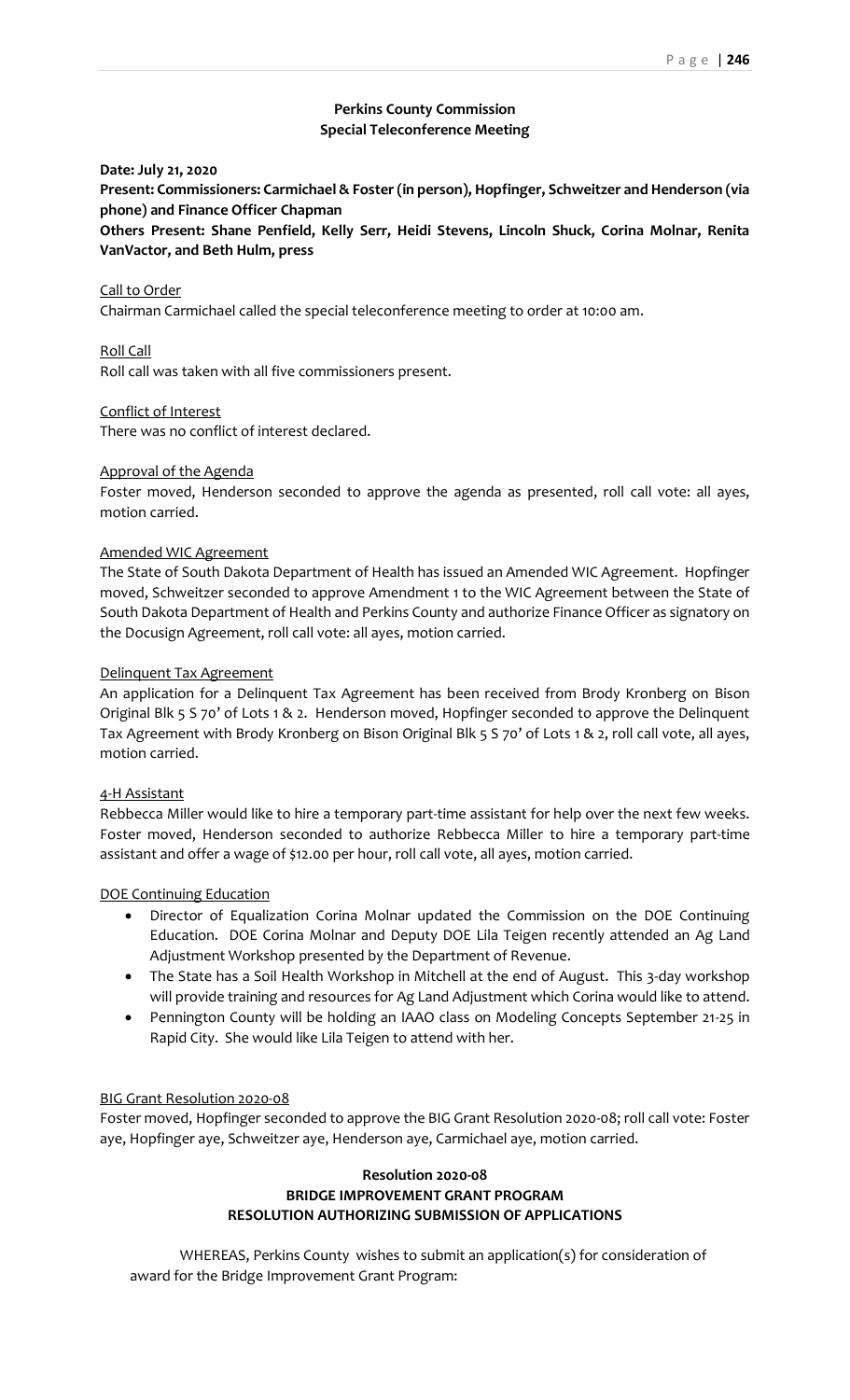# **STRUCTURE NUMBER(S) AND LOCATION(S): Structure No. 53-399-414**

## **Location: 15.9 miles E and 12.4 miles S of Bison, SD over Thunder Butte Creek**

and WHEREAS, Perkins County certifies that the project(s) are listed in the county's Five-Year County Highway and Bridge Improvement Plan\*;

and WHEREAS, Perkins County agrees to pay the 20% match on the Bridge Improvement Grant funds;

and WHEREAS, Perkins County hereby authorizes the Bridge Improvement Grant application(s) and any required funding commitments.

NOW THEREFORE BE IT RESOLVED:

That the South Dakota Department of Transportation be and hereby is requested to accept the attached Bridge Improvement Grant application(s).

### Resolution 2020-09

Foster moved, Hopfinger seconded to introduce and approve Resolution 2020-09 "A Resolution authorizing the execution of contractual documents with the State of South Dakota for the receipt of Cares Act Funds to Address the COVID-19 Public Health Crisis; roll call vote: Hopfinger aye, Schweitzer aye, Henderson aye, Foster aye, Carmichael aye, motion carried.

### **Perkins County Resolution Number 2020-09**

## **A RESOLUTION AUTHORIZING THE EXECUTION OF CONTRACTUAL DOCUMENTS WITH THE STATE OF SOUTH DAKOTA FOR THE RECEIPT OF CARES ACT FUNDS TO ADDRESS THE COVID-19 PUBLIC HEALTH CRISIS**

WHEREAS, pursuant to section 5001 of the Coronavirus Aid, Relief, and Economic Security Act, Pub. L. No. 116-136, div. A, Title V (Mar. 27, 2020) (the "CARES Act"), the State of South Dakota has received federal funds that may only be used to cover costs that: (a) are necessary expenditures incurred due to the public health emergency with respect to the Coronavirus Disease 2019 (COVID-19); (b) were not accounted for in the budget most recently approved as of March 27, 2020, for the State of South Dakota; and (c) were incurred during the period that begins on March 1, 2020, and ends on December 30, 2020; and

WHEREAS, Perkins County acknowledges that the State of South Dakota, in its sole discretion, may retain full use of these funds for the purposes delineated in the CARES Act; and

WHEREAS, Perkins County acknowledges that in order to provide financial assistance to counties and municipalities in South Dakota, the State of South Dakota, in its sole discretion, may allocate CARES Act funds Act on a statewide basis to reimburse counties and municipalities as delineated herein; and

WHEREAS, Perkins County seeks funding to reimburse eligible expenditures incurred due to the public health emergency with respect to COVID-19; and

WHEREAS, Perkins County acknowledges that any request for reimbursement of expenditures will only be for expenditures that were not accounted for in the budget for Perkins County most recently approved as of March 27, 2020; and

WHEREAS, Perkins County acknowledges that it will only seek reimbursement for costs incurred during the period that begins on March 1, 2020, and ends on December 30, 2020;

NOW, THEREFORE BE IT RESOLVED by the County Commission of Perkins County that the Chairman of the Perkins County Commission may execute any and all documents as required by the State in order to receive CARES Act funds.